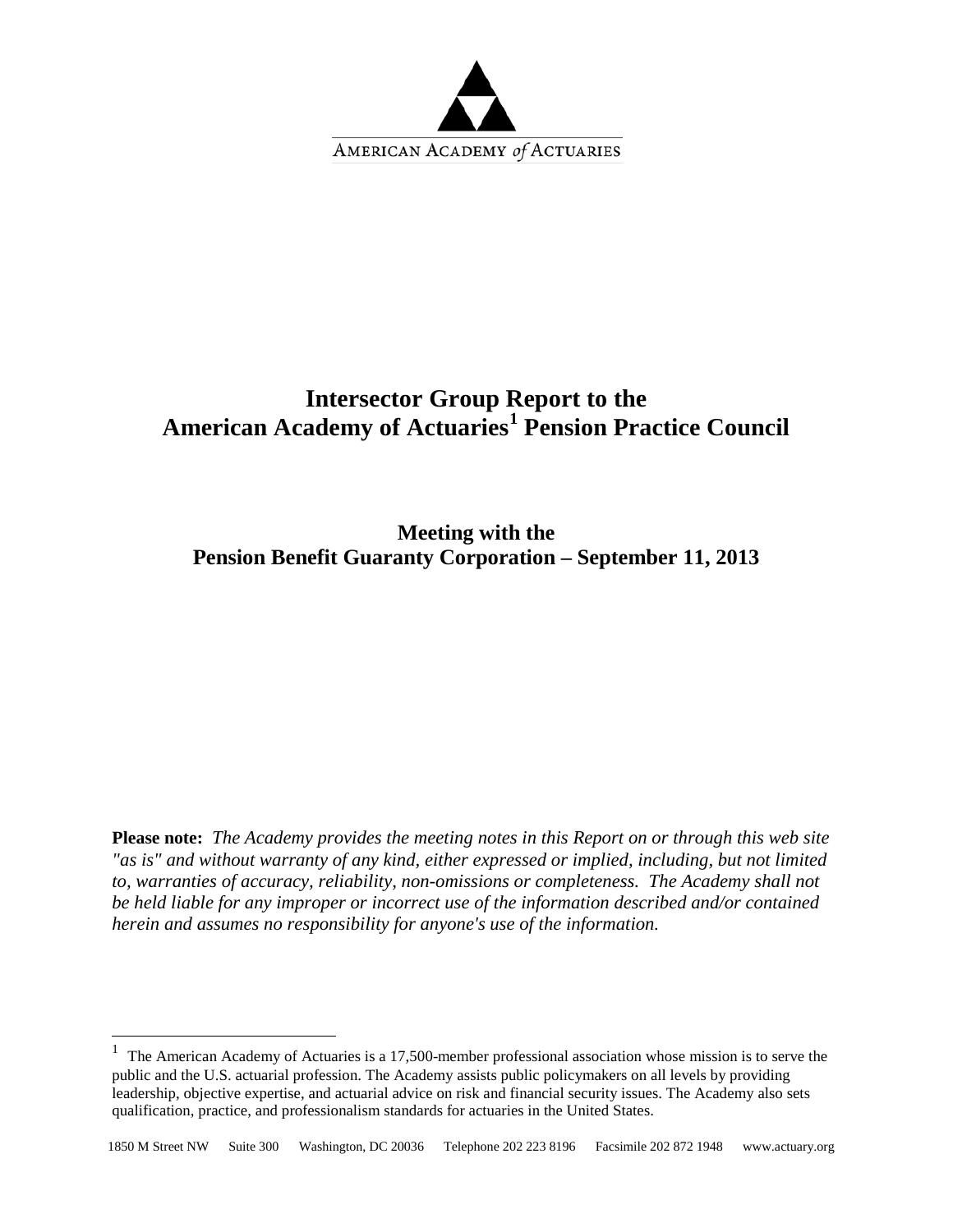The Intersector Group is composed of two delegates from each of the following actuarial organizations: American Academy of Actuaries, Society of Actuaries, Conference of Consulting Actuaries, and ASPPA College of Pension Actuaries. Twice a year the Intersector Group meets with representatives of the Pension Benefit Guaranty Corporation (PBGC) to dialogue with them on regulatory and other issues affecting pension practice. Attending from Intersector Group: Don Fuerst, Eli Greenblum, Judy Miller, John Moore, Heidi Rackley, Maria Sarli, Don Segal, Larry Sher. David Goldfarb, Academy staff member supporting the Intersector Group, also attended.

These meeting notes are not official statements of the PBGC and have not been reviewed by its representatives who attended the meetings. The notes merely reflect the Intersector Group's understanding of the current views of the PBGC representatives and do not represent the positions of the PBGC or of any other governmental agency and cannot be relied upon by any person for any purpose. Moreover, the PBGC has not in any way approved these notes or reviewed them to determine whether the statements herein are accurate or complete.

#### **1. Update from PBGC**

*Reportable Event Public Hearing* – The profession's input was constructive. There was a very negative reaction at the hearing about (a) using surrogates for credit ratings, out of concern that this approach would eventually carry over to the premium area, and (b) the financial soundness criteria in general. PBGC is carefully considering the comments and will finalize reportable event regulations at some point.

*De-risking* – PBGC is very interested in de-risking activities. PBGC has testified about the negative policy implications of lump sum windows, and has expressed particular concern about lump sums to retirees. PBGC believes it is better to get an annuity instead of a lump sum and that annuities backed by high quality insurers are "a good, secure deal." PBGC suggested that this is a public policy issue that the actuarial profession may be asked to address. Only one actuary testified at the hearing about de-risking. PBGC's concern is retirement security, not loss of premiums – one of PBGC's statutory charges is increasing retirement security.

PBGC believes that current rules make offering lump sums too attractive to companies – there is not a level playing field with annuities, because: IRC 417(e) mortality may be less strong than an insurer would use; lump sums are not required to include subsidies and supplements; and the look-back provision for interest rates in IRC 417(e) permits interest rate arbitrage by companies in designing lump sum windows. We pointed out that the desire to reduce fiduciary exposure was also a draw for employers, as well as the desire to reduce PBGC premiums (especially if the \$400 per participant variable premium cap applies).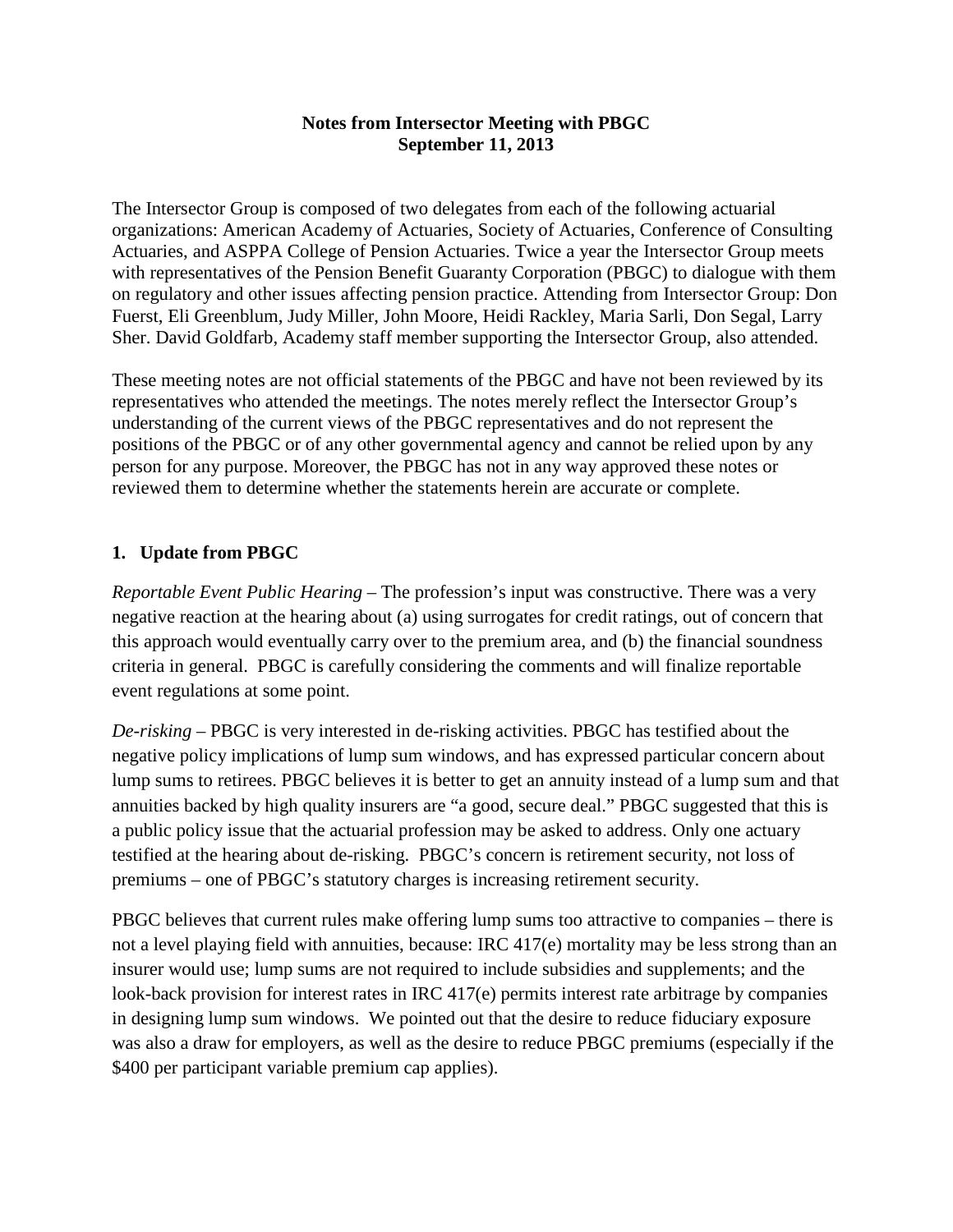*Change in Plan Year to Delay Premium Increases* **–** PBGC indicated that companies that change the plan year to delay the increase in PBGC premiums are playing "audit roulette" and can be easily identified from a Form 5500 filing.

*Full Yield Curve/Generational Mortality* – PBGC asked how much computational sophistication exists for small plans. We discussed that lead-time would be needed if any changes required use of the yield curve with generational mortality, and that changes are a bigger deal for pension administration systems ( for example if generational mortality and/or full yield curves need to be used for 417(e) calculations), which are more likely to be in-house systems.

*Windsor Decision* - PBGC has Windsor decision issues for plans that PBGC takes over with respect to death benefits etc. They are working through these issues.

## **2. Proposed Regulations on Simplifying PBGC Premium Filings**

The comment period is about to end. PBGC asked that practitioners comment even if they like the proposed regulation. The more commentators that say "go ahead and do it," the easier the approval process will be. PBGC would like the new rules to be in effect for 2014. Also, they would welcome comments on the draft forms.

We asked that PBGC consider eliminating the "estimated" box, and simply allow premium filing corrections within six months, with interest but no penalty. PBGC has been contacting plan sponsors who fail to file the "reconciling filing" by April 30 after an estimated filing, but has not assessed a penalty for the late reconciling filing.

# **3. Experience regarding 4062(e) policy, financial soundness criteria currently being used, guidelines to help plan sponsors determine whether PBGC is likely to impose 4062(e) liability**

PBGC still calculates 4062 (e) liability, but they have enforcement discretion. They "forbear" enforcement against strong companies. As a result of these new criteria, PBGC suspended 16 existing agreements worth \$440 million. There are another 40 cases they are forbearing. Forbearance determinations are quick and are solely based on financial considerations.

PBGC's guidelines are on the website. If a company has investment-grade debt as rated by Standard & Poor's or Moody's, they are a likely candidate for forbearance. Another alternative that PBGC can look to is the D&B financial stress score, which is useful if a company doesn't have a Standard and Poor's or Moody's rating. Most companies have a Dun & Bradstreet financial stress score. Currently, the Dun & Bradstreet financial stress score that qualifies as healthy for this purpose is 1477, but this qualifying score may change from time to time. Dun & Bradstreet is not a good window into debt structure, so PBGC also looks at how much secured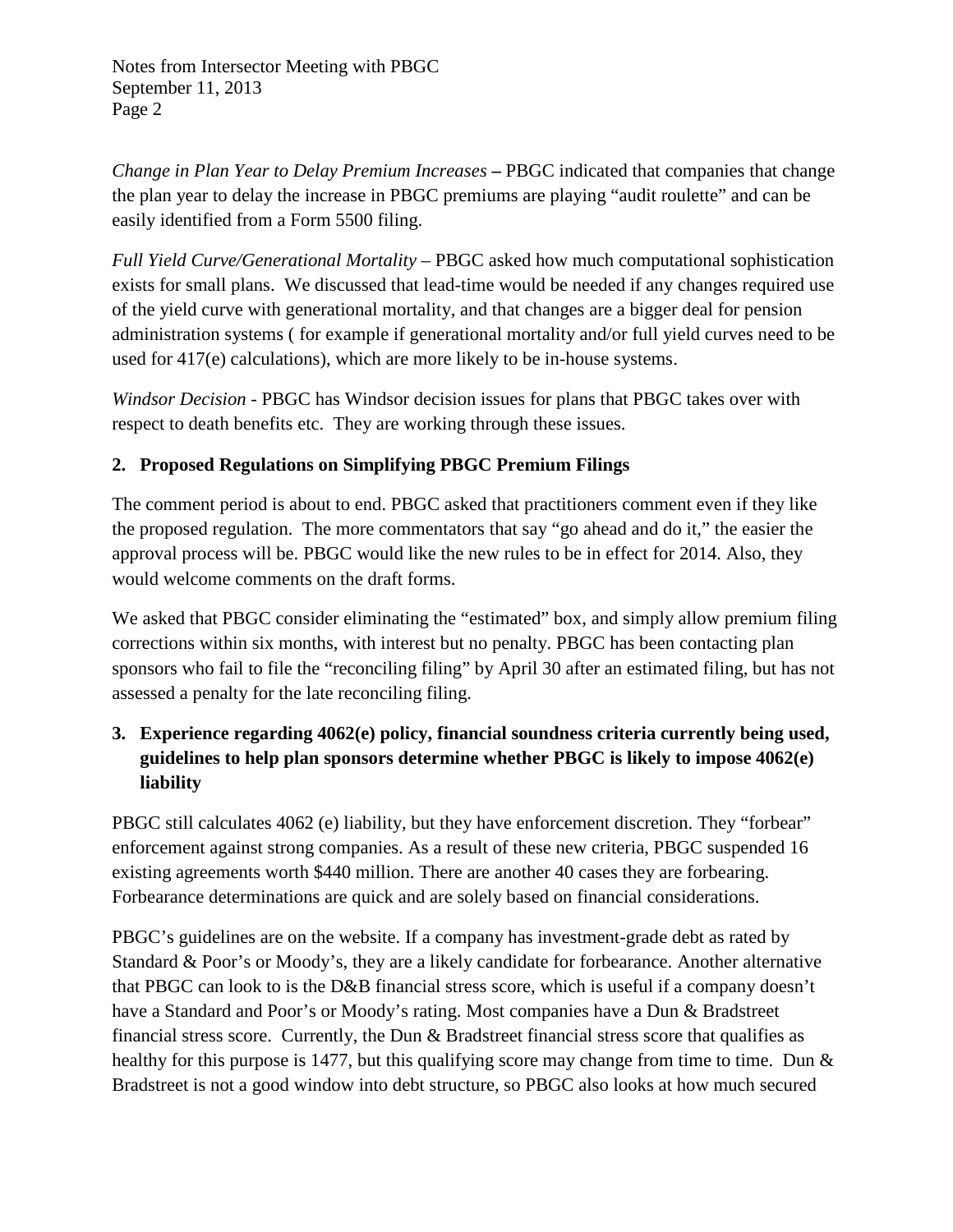debt a company has. They look at debt securities in general. They also look behind-the-scenes – is there something else going on that might concern PBGC (e.g., if the company were leaving U.S. markets). Forbearance doesn't mean the sponsor is entirely off the hook. PBGC will monitor the sponsor for five years and can impose liability if the sponsor's credit rating slips.

PBGC indicated that the proposed 4062 (e) regulations reflected what they were already doing. They reflect how PBGC interprets the statute. Some of it was already in Blue Book questions and answers. Other parts of it were already in written enforcement guidelines.

#### **4. PBGC deficit; treatment of legacy costs versus prospective exposure**

PBGC was very appreciative of the American Academy of Actuaries Issue Brief on the PBGC deficit – they thought it was balanced and will help to clear up confusion on the Hill. The Academy brief discussed the possibility of recognizing the difference between legacy and ongoing risks, and handling them differently, and also reflecting the risks that different organizations pose to PBGC. But PBGC doesn't control the premium process; Congress does. PBGC would like the authority to set premiums and incorporate risk.

PBGC agrees that the Academy has laid out why it isn't a good idea to charge ongoing plans for legacy costs, but Congress follows the FDIC model which says that if you have losses you should hike premiums. A prior PBGC proposal was to treat future claims through the variablerate premium process, with flat-rate premiums set to amortize the unfunded over a certain number of years

We discussed whether PBGC has considered other sources of revenue than current plan sponsors. PBGC said anything that involves Treasury money goes nowhere because PBGC is an independent agency. Using other sources breaches the "not based on full faith and credit of the U.S. government" line. Imposing a premium on DC plans is a political nonstarter.

We discussed that in the UK pension protection system, one of their projections is based on an assumption of no premium payers after 2030.

## **5. Multiemployer Plans**

#### *National Coordinating Committee for Multiemployer Plans (NCCMP) Proposal - Cutbacks*

Some details of the proposal are not clear to PBGC. For example, would a plan have to push out the point of insolvency for a specific period, or is the goal to permanently avoid insolvency? It has also been suggested that actives may be resistant to further benefit reductions, leaving the brunt of benefit cutbacks to fall on the retirees through the collective bargaining process, which creates an equity issue. Another equity issue being raised by interest groups is that an older retiree may be giving up benefits for the sake of the long term health of a plan that would not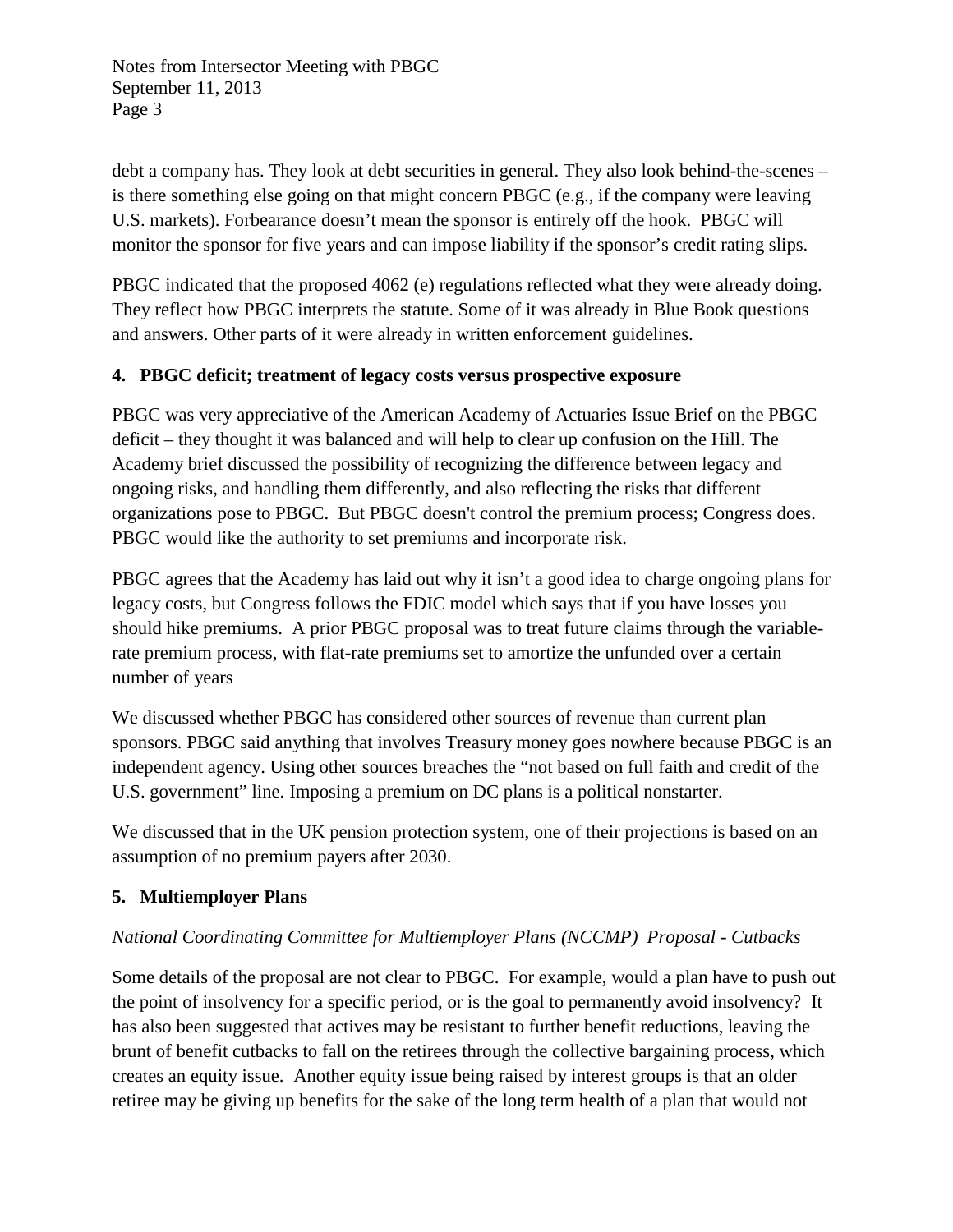have run out of money during the retiree's lifetime in the absence of restructuring. PBGC expects these issues will need to be addressed as legislation unfolds.

The proposal is unclear whether to apply cuts using an equal percentage or an equal dollar approach. PBGC thinks the equal percentage approach makes sense. Some practitioners believe that the most equitable approach is to first roll back increases that occurred in the 1990s through 2001 when many plans were in surplus and IRS rules forced benefit improvements in order to avoid having negotiated contributions be non-deductible. We discussed that under the proposal you can't reduce benefits beyond the point where the plan is deemed not insolvent – so a plan would not just automatically cut back benefits to 110% of PBGC guaranteed benefit levels under the proposal.

## *NCCMP Proposal – Data Needed by PBGC to Evaluate the Proposal*

The NCCMP proposal would require data to be able to determine what PBGC guarantees are, and PBGC needs data to be able to analyze the proposal. A process must be followed when the PBGC asks for data, even if it is voluntarily submitted. On July 30, PBGC submitted to the OMB a request to ask sponsors to voluntarily submit data to help PBGC evaluate the NCCMP proposal. There is a 60-day review process that runs out on September 30. PBGC will approach sponsors and ask for data shortly thereafter.

We discussed whether data is readily available to determine 110% of PBGC guaranteed benefit levels, or to determine benefits attributable to 1998-2001 improvements. Actuaries typically don't have it. Plan sponsors may or may not have computerized records that include this information, especially for older retirees.

We discussed that very few plans will go on record saying they support the NCCMP proposal cutbacks. It is unclear whether plans are willing to do labor-intensive research to help develop information to support legislation that is not on the books, when implicit or explicit support for the proposal may cause internal political and participant problems, all for naught if the law doesn't pass.

The Intersector group suggested that plans should not be prevented from using such a rule (cutbacks as needed to maintain solvency, but not below 110% of PBGC guaranteed benefits) simply because some plans can't or won't develop the necessary data at this time.

PBGC asked how actuaries do projections when determining rehabilitation plans and funding improvement plans. Is there the same degree of rigor that goes into an AFTAP certification for a single-employer plan? We indicated the "actuary's best estimate" generally is (and should be) the primary standard for projecting benefit cuts and funding levels before and after a funding improvement plan or rehabilitation plan, but that the actuary does not certify that the "plan